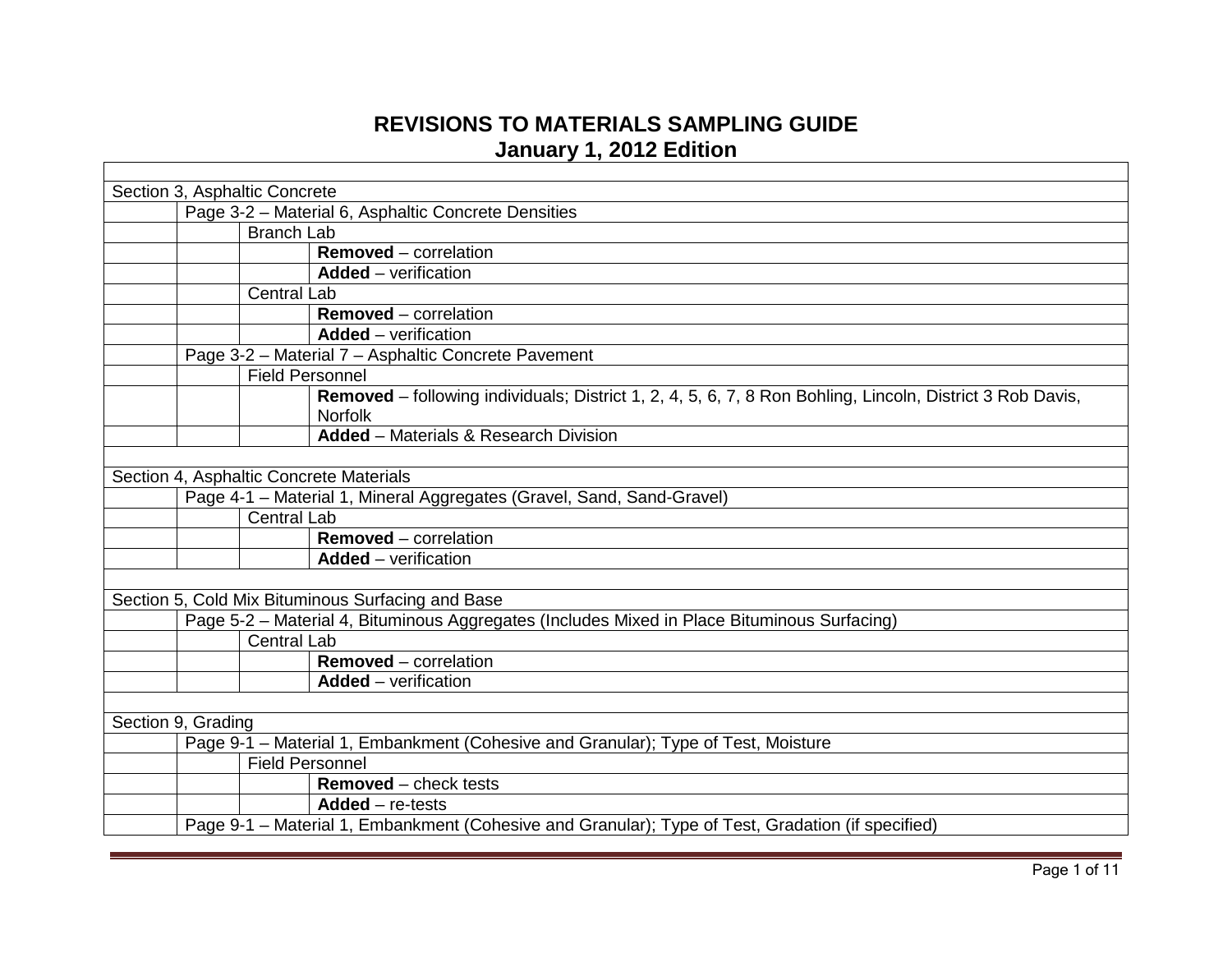| <b>Branch Lab</b>                                                                                                            |
|------------------------------------------------------------------------------------------------------------------------------|
| <b>Removed</b> – correlation                                                                                                 |
| <b>Added</b> – verification                                                                                                  |
| <b>Central Lab</b>                                                                                                           |
| <b>Removed</b> – correlation                                                                                                 |
| <b>Added</b> – verification                                                                                                  |
|                                                                                                                              |
| Section 10, Subgrade (Cohesive Soils)                                                                                        |
| Page 10-1 - Material 1, Subgrade Compaction and Subgrade Reconstruction                                                      |
| <b>Field Personnel</b>                                                                                                       |
| <b>Removed</b> – check tests                                                                                                 |
| $Added - re-tests$                                                                                                           |
| Page 10-2 - Material 2, Fly Ash                                                                                              |
| <b>Field Personnel</b>                                                                                                       |
| <b>Removed</b> – Section 1 of                                                                                                |
|                                                                                                                              |
| Section 11, Compaction - Stabilized Portion of Granular Subgrade                                                             |
| Page 11-1 - Material 1, Stabilized Portion of Granular Subgrade; Type of Test, Moisture Density                              |
| <b>Field Personnel</b>                                                                                                       |
| <b>Removed</b> – check tests                                                                                                 |
| $Added - re-tests$                                                                                                           |
|                                                                                                                              |
| Section 12, Foundation Course (Crushed Concrete, Aggregate-D, and Bituminous)                                                |
| Page 12-2 - Material 6, Foundation Course                                                                                    |
| <b>Field Personnel</b>                                                                                                       |
| <b>Removed</b> – Check tests                                                                                                 |
| $Added - Re\text{-}tests$                                                                                                    |
|                                                                                                                              |
| Section 13, Granular Base, Granular Fill, Granular Backfill, Sand Blanket and MSE Walls                                      |
| Page 13-5, Material 7, Stabilized Portion of Granular Base, Granular Fill, Granular Backfill and Sand Blanket; Type of Test, |
| <b>Moisture Density</b>                                                                                                      |
| <b>Field Personnel</b>                                                                                                       |
| <b>Removed</b> – Check tests                                                                                                 |
| $Added - Re-tests$                                                                                                           |
|                                                                                                                              |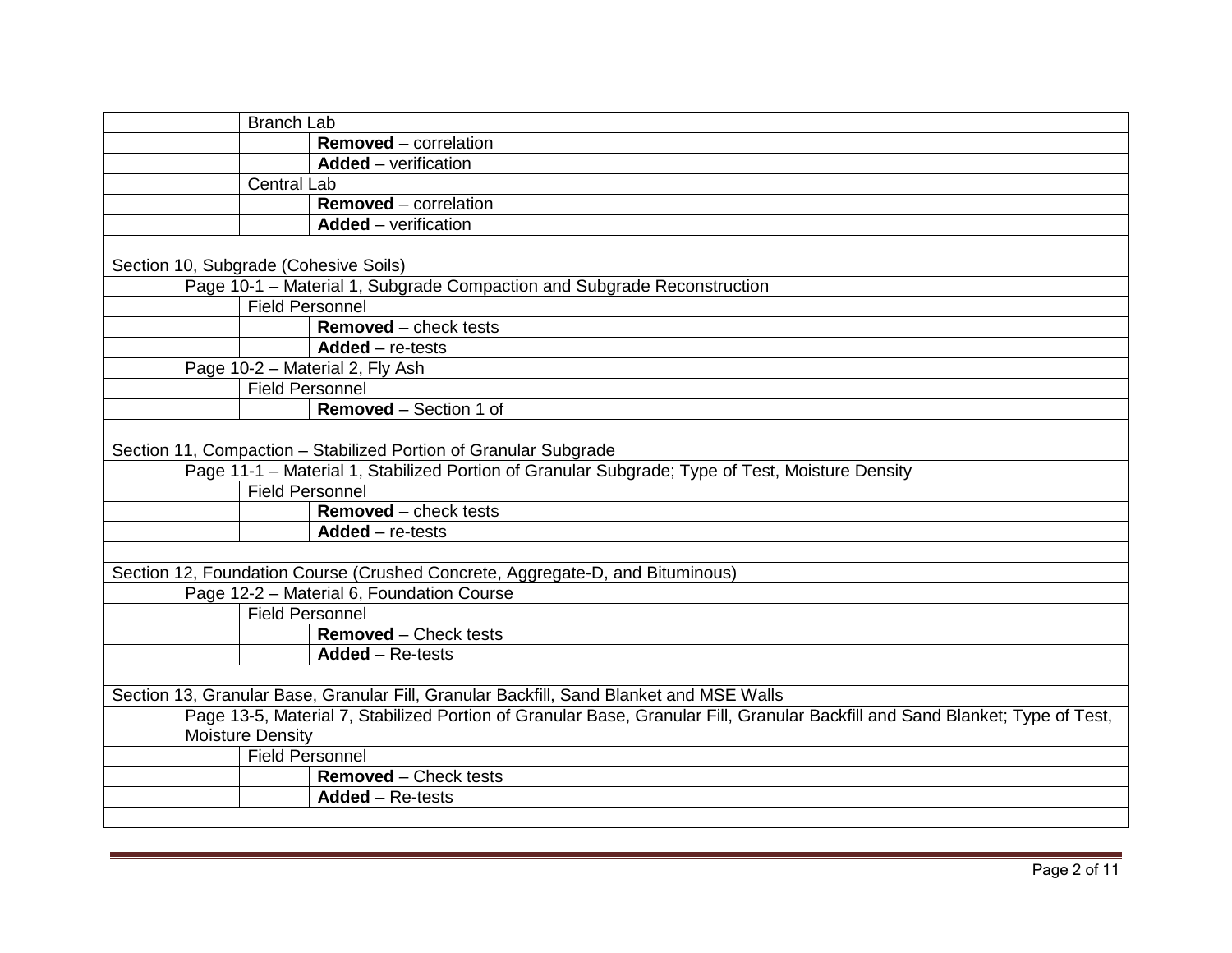| Section 14, Portland Cement/Blended Cement/Pozzolans/Ground Granulated Blast Furnace Slag/Silica Fume                                              |
|----------------------------------------------------------------------------------------------------------------------------------------------------|
| <b>Title</b>                                                                                                                                       |
| Removed - Ground Granulated Blast Furnace                                                                                                          |
| <b>Added</b> – Cement                                                                                                                              |
| Index                                                                                                                                              |
| <b>Removed</b> – Ground Granulated Blast Furnace                                                                                                   |
| <b>Added</b> - Cement                                                                                                                              |
| Page 14-1 - Material 1, Portland Cement                                                                                                            |
| <b>Branch Lab</b>                                                                                                                                  |
| Removed – One gallon sample from each concrete producing facility each calendar year. This sample is<br>to be submitted to the Central Laboratory. |
| Page 14-1 - Material 2, Blended Cement                                                                                                             |
| <b>Branch Lab</b>                                                                                                                                  |
| Removed - One gallon sample from each concrete producing facility each calendar year. This sample is                                               |
| to be submitted to the Central Laboratory.                                                                                                         |
| Page 14-2 - Material 3, Pozzolans (Fly Ash or Calcined Natural Pozzolan)                                                                           |
| <b>Branch Lab</b>                                                                                                                                  |
| Removed - One gallon sample from each concrete producing facility each calendar year. This sample is<br>to be submitted to the Central Laboratory. |
| Page 14-2 - Material 4, Ground Granulated Blast Furnace Slag (GGBFS)                                                                               |
| <b>Removed</b> - Ground Granulated Blast Furnace                                                                                                   |
| <b>Removed - GGBFS</b>                                                                                                                             |
| <b>Added</b> - Cement                                                                                                                              |
| <b>Branch Lab</b>                                                                                                                                  |
| Removed - One gallon sample from each concrete producing facility each calendar year. This sample is<br>to be submitted to the Central Laboratory. |
|                                                                                                                                                    |
| Section 15, Portland Cement Concrete for Pavement, Base Course, Pavement Patching                                                                  |
| Page 15-3, Material 8, PCC Pavement                                                                                                                |
| <b>Field Personnel</b>                                                                                                                             |
| Removed - following individuals; District 1, 2, 4, 5, 6, 7, 8 Ron Bohling, Lincoln, District 3 Rob Davis,<br><b>Norfolk</b>                        |
| <b>Added</b> - Materials & Research Division                                                                                                       |
|                                                                                                                                                    |
| Section 20, Bridge Materials                                                                                                                       |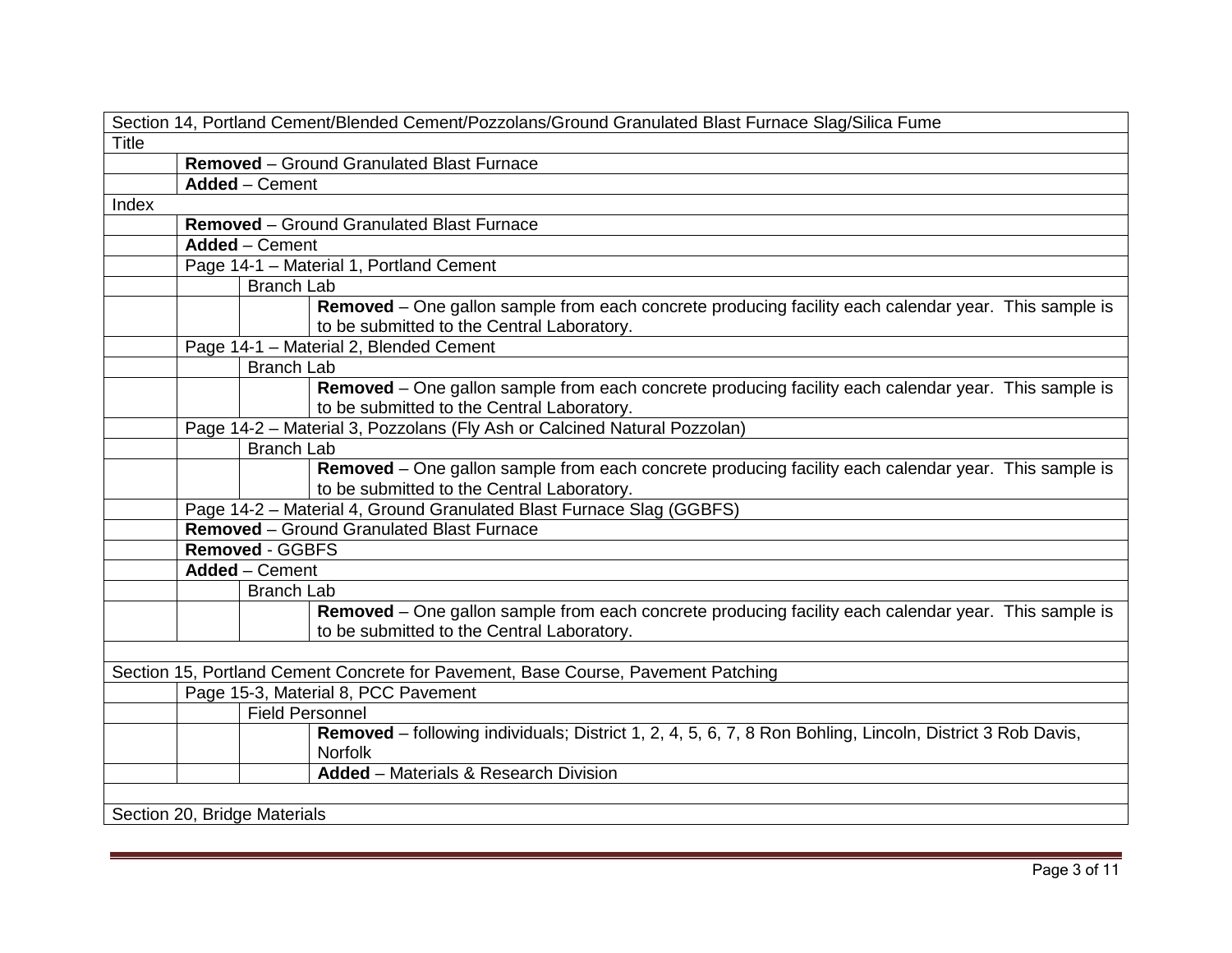|       | Page 20-2, Material 11, Bolts, Nut, and Washers; Item A, Anchor |                                 |                                                                                              |  |  |
|-------|-----------------------------------------------------------------|---------------------------------|----------------------------------------------------------------------------------------------|--|--|
|       |                                                                 | Sub Item b, Low Carbon (Common) |                                                                                              |  |  |
|       |                                                                 |                                 | Removed - on Form TL5166                                                                     |  |  |
|       |                                                                 | Sub Item c, Swedge              |                                                                                              |  |  |
|       |                                                                 |                                 | Removed - on Form TL5166                                                                     |  |  |
|       |                                                                 |                                 | Page 20-4, Material 26. Reinforcement Bars, Item C, Structural Wire Mesh                     |  |  |
|       |                                                                 |                                 | Added - Item C, Structural Wire Mesh                                                         |  |  |
|       |                                                                 |                                 | Sample Required                                                                              |  |  |
|       |                                                                 |                                 | Added - Yes - One sample 36 inches square from each 75,000 square feet of fabric used unless |  |  |
|       |                                                                 |                                 | shipped from tested and approved stock.                                                      |  |  |
|       |                                                                 |                                 | Approved Products List                                                                       |  |  |
|       |                                                                 |                                 | $Added - No$                                                                                 |  |  |
|       |                                                                 |                                 | <b>Manufacturer Certified Tests Required</b>                                                 |  |  |
|       |                                                                 |                                 | $Added - Yes$                                                                                |  |  |
|       |                                                                 |                                 | Manufacturer Certification of Compliance Required                                            |  |  |
|       |                                                                 |                                 | $\overline{\mathsf{A}}$ dded – Yes                                                           |  |  |
|       |                                                                 |                                 | Location of Additional Information                                                           |  |  |
|       |                                                                 |                                 | Added - Section 27, Note 9                                                                   |  |  |
|       |                                                                 |                                 |                                                                                              |  |  |
|       |                                                                 |                                 | Section 21, Lighting Signal Material                                                         |  |  |
|       |                                                                 |                                 | Page 21-1, Material Bolts, Nuts, and Washers                                                 |  |  |
|       |                                                                 |                                 | Item B, Anchor Bolts for High Mast Towers and Overhead Sign Supports, Sample Required        |  |  |
|       |                                                                 |                                 | $Added - one$                                                                                |  |  |
|       |                                                                 |                                 | Removed $-$ s                                                                                |  |  |
|       |                                                                 |                                 | $Added - one$                                                                                |  |  |
|       |                                                                 |                                 | Removed $-$ s                                                                                |  |  |
|       |                                                                 |                                 | Page 21-1, Electrical Items                                                                  |  |  |
|       |                                                                 |                                 | Item C, Conduit, Sample Required                                                             |  |  |
|       |                                                                 |                                 | Added - (Underwriters' Laboratory) or ETAL (Intertek testing services)                       |  |  |
|       |                                                                 |                                 | $Added - or ETL$                                                                             |  |  |
|       |                                                                 |                                 |                                                                                              |  |  |
|       |                                                                 | Section 23, Traffic Control     |                                                                                              |  |  |
| Index |                                                                 |                                 |                                                                                              |  |  |
|       |                                                                 |                                 | Barricade Warning Sign, Drum, and Tubular Post Reflective Material                           |  |  |
|       |                                                                 |                                 | <b>Removed</b> – Signs and                                                                   |  |  |
|       |                                                                 |                                 |                                                                                              |  |  |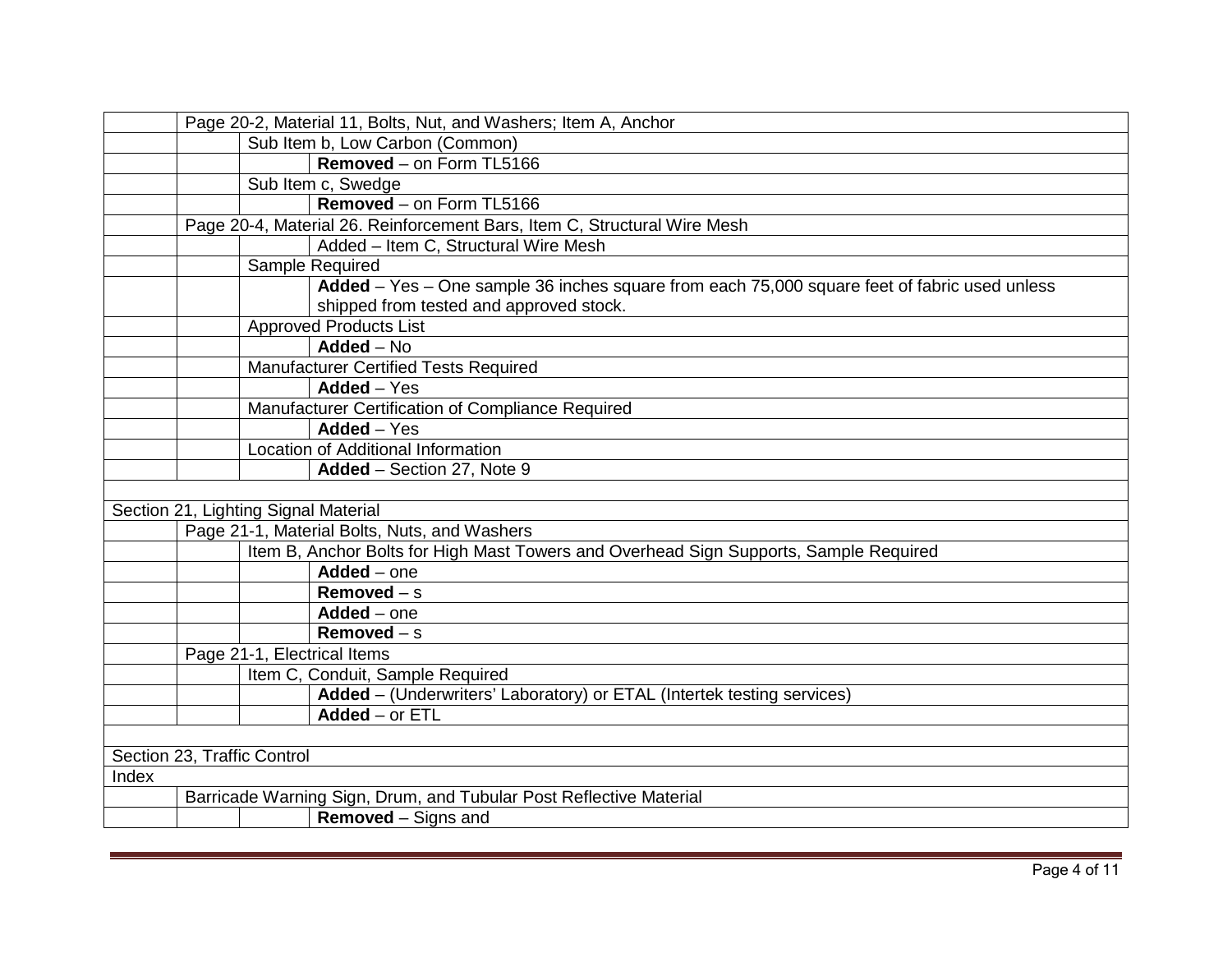| <b>Added</b> – Drum and Tubular Post                                                                                                                                                                                                                                                                   |
|--------------------------------------------------------------------------------------------------------------------------------------------------------------------------------------------------------------------------------------------------------------------------------------------------------|
| Page 23-1, Barricade Warning Sign, Drum, and Tubular Post Reflective Material                                                                                                                                                                                                                          |
| <b>Removed</b> – Signs and                                                                                                                                                                                                                                                                             |
| <b>Added</b> - Drum and Tubular Post                                                                                                                                                                                                                                                                   |
| Page 23-1, Barricade Warning Sign, Drum, and Tubular Post Reflective Material                                                                                                                                                                                                                          |
| Sample Required                                                                                                                                                                                                                                                                                        |
| Added – Reflective Material shall be tested in the field                                                                                                                                                                                                                                               |
| Removed – If the results are unavailable, submit a sample of the reflective sheeting to the Central<br>Laboratory.                                                                                                                                                                                     |
|                                                                                                                                                                                                                                                                                                        |
| Section 28, Quality Assurance Program for Construction Materials                                                                                                                                                                                                                                       |
| Appendix A, Quality Assurance Program for Construction, Table A1, Test Methods for Qualification of Sampling and<br><b>Testing Personnel</b>                                                                                                                                                           |
| Page A-2, Subsection A5. Documentation. A5.1                                                                                                                                                                                                                                                           |
| Added - electronic                                                                                                                                                                                                                                                                                     |
| <b>Added</b> - in SiteManager                                                                                                                                                                                                                                                                          |
| Removed - The Central Laboratory will provide District Offices with records of the qualification certificates                                                                                                                                                                                          |
| for individuals performing testing on projects in their area of responsibility.                                                                                                                                                                                                                        |
| Removed - both                                                                                                                                                                                                                                                                                         |
| $Added -$ , LPA, and consultant                                                                                                                                                                                                                                                                        |
| Added - The entity coordinating the certification training will retain copies of the written examinations                                                                                                                                                                                              |
| through the life of the qualification as well as maintaining necessary testing and certification protocol<br>requirements and manuals.                                                                                                                                                                 |
| Removed - A5.2 Documentation to be maintained by the Materials and Research Central Laboratory<br>includes:                                                                                                                                                                                            |
| Removed - A5.2.1 Sampling and Testing Personnel Qualification Record - A record for each individual<br>listing all tests the individual has been qualified to perform.                                                                                                                                 |
| Removed - A5.2.2 Qualification Worksheet - A form listing the key elements of the test method as used<br>by the evaluator conducting the observation to record results.                                                                                                                                |
| <b>Removed - A5.2.3 Copies of written examinations.</b>                                                                                                                                                                                                                                                |
| Removed - A5.3 Retention of documents will be for the life of the qualification.                                                                                                                                                                                                                       |
| Removed - A5.4 The qualification certificate issued to an individual will show each test procedure for<br>which the individual was qualified or a title, such as "Field Tester I", which can be identified as<br>encompassing a series of test procedures, and the date the qualification will expire. |
| Page A-7, Concrete, Certification: NDOR PCC Plant Inspector                                                                                                                                                                                                                                            |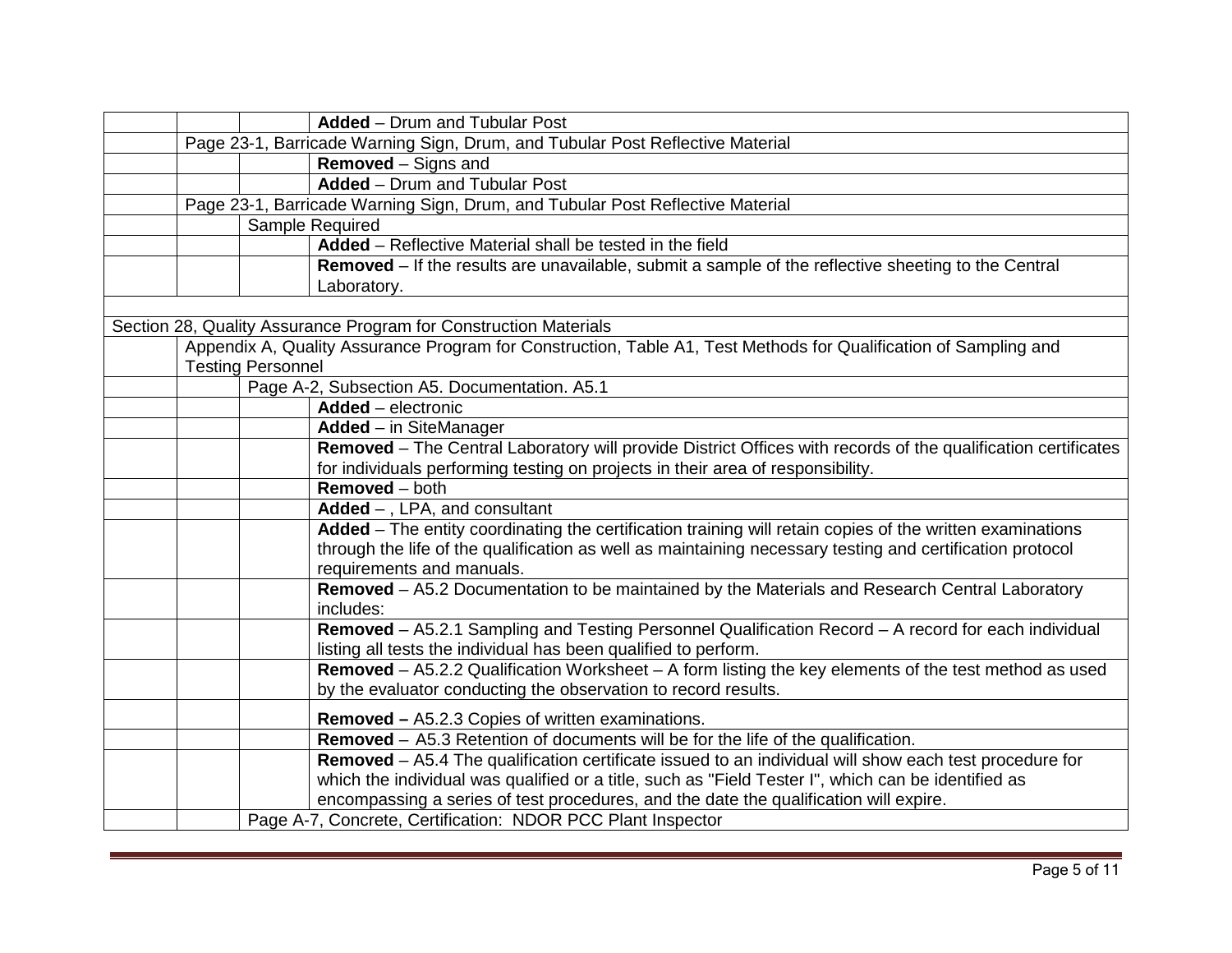|  | Added - AADHTO T 11, Materials Finer than 75 Microns (No. 220 Sieve) in Mineral Aggregates by         |
|--|-------------------------------------------------------------------------------------------------------|
|  | Washing                                                                                               |
|  | Appendix D, Acceptable Tolerance Limits for Independent Assurance                                     |
|  | Page D-3, Acceptable Tolerance Limits for Independent Assurance Split or Proficiency Samples          |
|  | Material, Asphalt Concrete (Superpave) Coarse Aggregate, Test Method                                  |
|  | Removed $-\frac{1}{x}$                                                                                |
|  | Material, Asphalt Concrete (Superpave) Fine Aggregate, Test Method                                    |
|  | Removed $-$ *                                                                                         |
|  | Material, Asphalt Concrete (Superpave) Combined Aggregate, Test Method                                |
|  | Removed $-$ *                                                                                         |
|  | Material, Asphalt Concrete (Superpave) Combined Aggregate, Split Sample Tolerance                     |
|  | Removed-                                                                                              |
|  | $*0 - 3.0$<br>± 2.0%                                                                                  |
|  | $3.1 - 10.0$<br>± 3.0%                                                                                |
|  | $\overline{10.1} - 20.0$<br>± 5.0%                                                                    |
|  | $20.1 - 30.0$<br>± 6.0%                                                                               |
|  | $30.1 - 40.0$<br>± 7.0%                                                                               |
|  | $40.1 - 50.0$<br>± 9.0%                                                                               |
|  | $Added -$                                                                                             |
|  | 3/4 in (19 mm)                                                                                        |
|  | 1/2 in (12.5 mm)                                                                                      |
|  | 3/8 in (9.5 mm)<br>5% Tolerance                                                                       |
|  | No. 4 (12.5 mm)                                                                                       |
|  | No. 8 (2.36 mm)                                                                                       |
|  | Material, Asphalt Concrete (Superpave) Complete Aggregate, Test Procedure                             |
|  | Removed - ** Percent in size fraction between two consecutive aggregate sieves.                       |
|  | Removed - Voids in Mineral Aggregate                                                                  |
|  | Material, Asphalt Concrete (Superpave) Complete Aggregate, Standard                                   |
|  | <b>Removed</b> – Calculated                                                                           |
|  | Material, Asphalt Concrete (Superpave) Complete Aggregate, Split Sample Tolerance                     |
|  | <b>Removed</b> -1.00 to +1.25% from Min                                                               |
|  | Appendix F, Nebraska Department of Roads Annual Report to FHWA on System Wide Approach to Independent |
|  | Assurance Testing, National Highway System                                                            |
|  | Page F-1, Annual FHWA IA Report                                                                       |
|  | Removed $-2010$                                                                                       |
|  |                                                                                                       |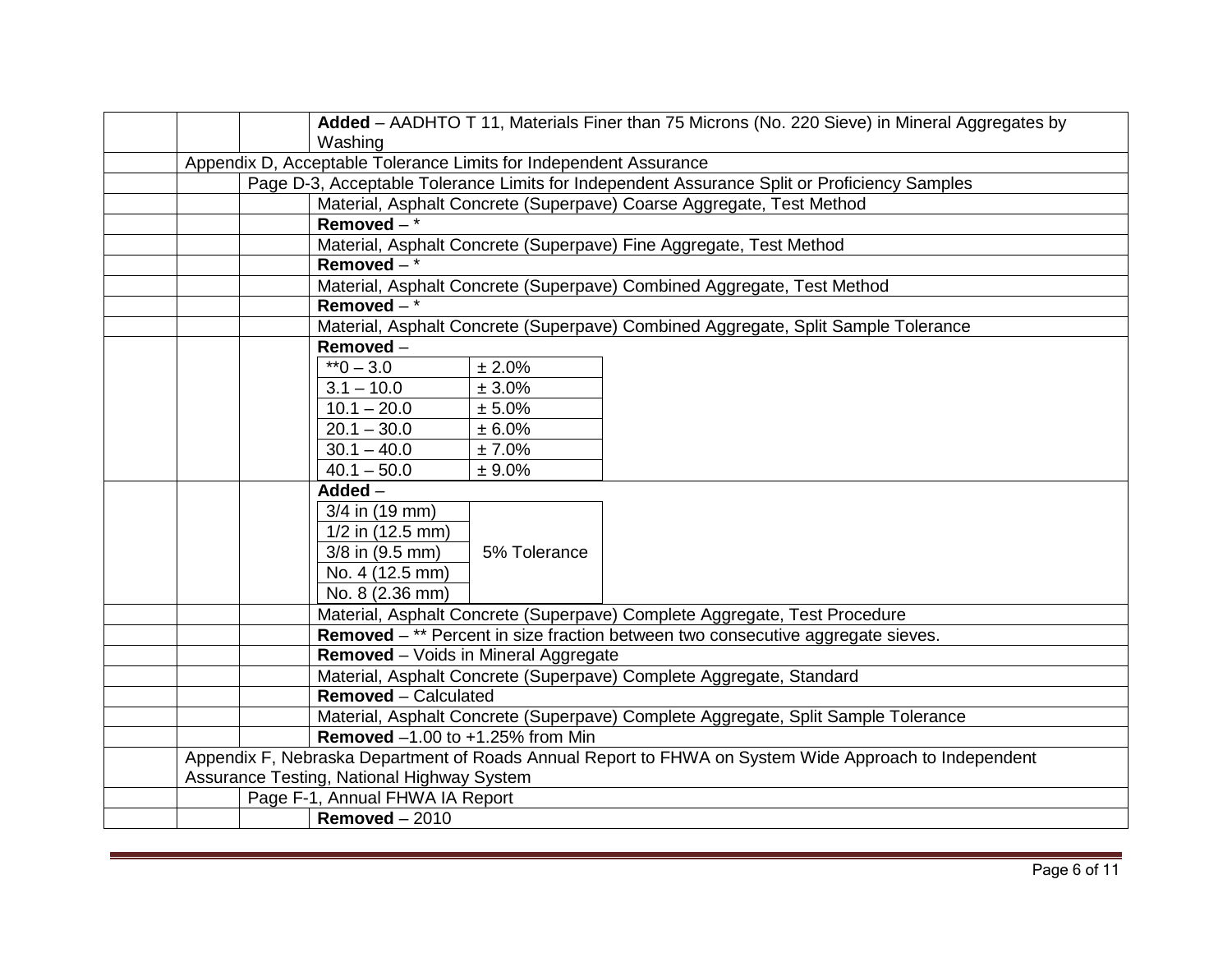|                      | FHWA Letter of Approval for the Quality Assurance Program for Construction                             |
|----------------------|--------------------------------------------------------------------------------------------------------|
|                      | Page G-1, FHWA Letter of Approval for the Quality Assurance Program for Construction                   |
|                      | Added - Appendix G                                                                                     |
|                      |                                                                                                        |
| Section 29, Policies |                                                                                                        |
|                      | Policy 1, Required Certification                                                                       |
|                      | Removed - PCI Quality Control Personnel Certification Level 1 and 2                                    |
|                      | Policy 1, Recommended Certification                                                                    |
|                      | Added - PCI Quality Control Personnel Certification Level 1 and 2                                      |
| Policy 1, General    |                                                                                                        |
|                      | Page 29-2, #3A, Concrete Testing                                                                       |
|                      | <b>Removed</b> – correlation                                                                           |
|                      | <b>Added</b> – verification                                                                            |
|                      | Policy 1, Precast/Prestress Inspection Records and Reports,                                            |
|                      | Page 29-3, #2B11, Material and Test Section                                                            |
|                      | <b>Removed</b> - Neoprene Bearing Pads                                                                 |
|                      | <b>Added</b> - Structural Wire Mesh                                                                    |
|                      | Page 29-3, #3, Materials and Research inspectors                                                       |
|                      | Added - inspectors                                                                                     |
|                      | Removed - be sent reports on a regular basis and shall include                                         |
|                      | <b>Added</b> – record the following                                                                    |
|                      | Page 29-3, #3A, Compressive Strength                                                                   |
|                      | Removed - and Stress/Strain Data                                                                       |
|                      | <b>Added</b> - SiteManager Report                                                                      |
|                      | Page 29-3, #3B, Stress/Strain Data                                                                     |
|                      | <b>Added</b> - Stress/Stain Data                                                                       |
|                      | Page 29-3, #3C, Shipping Report                                                                        |
|                      | Added - Item #C; Shipping reports was formerly item #3B                                                |
|                      | Page 29-3, #3C, Shipping Report, Sub Item 5                                                            |
|                      | $Added - or Girder$                                                                                    |
|                      | Policy 1, Elongation Instructions,                                                                     |
|                      | Page 29-4, #3                                                                                          |
|                      | Added - The NDOR inspector verifies the elongation calculations were performed by use of the following |
|                      | DR forms                                                                                               |
|                      | Added - A. DR 349 Single Strand Elongation for Piles and Inverted Tee's                                |
|                      |                                                                                                        |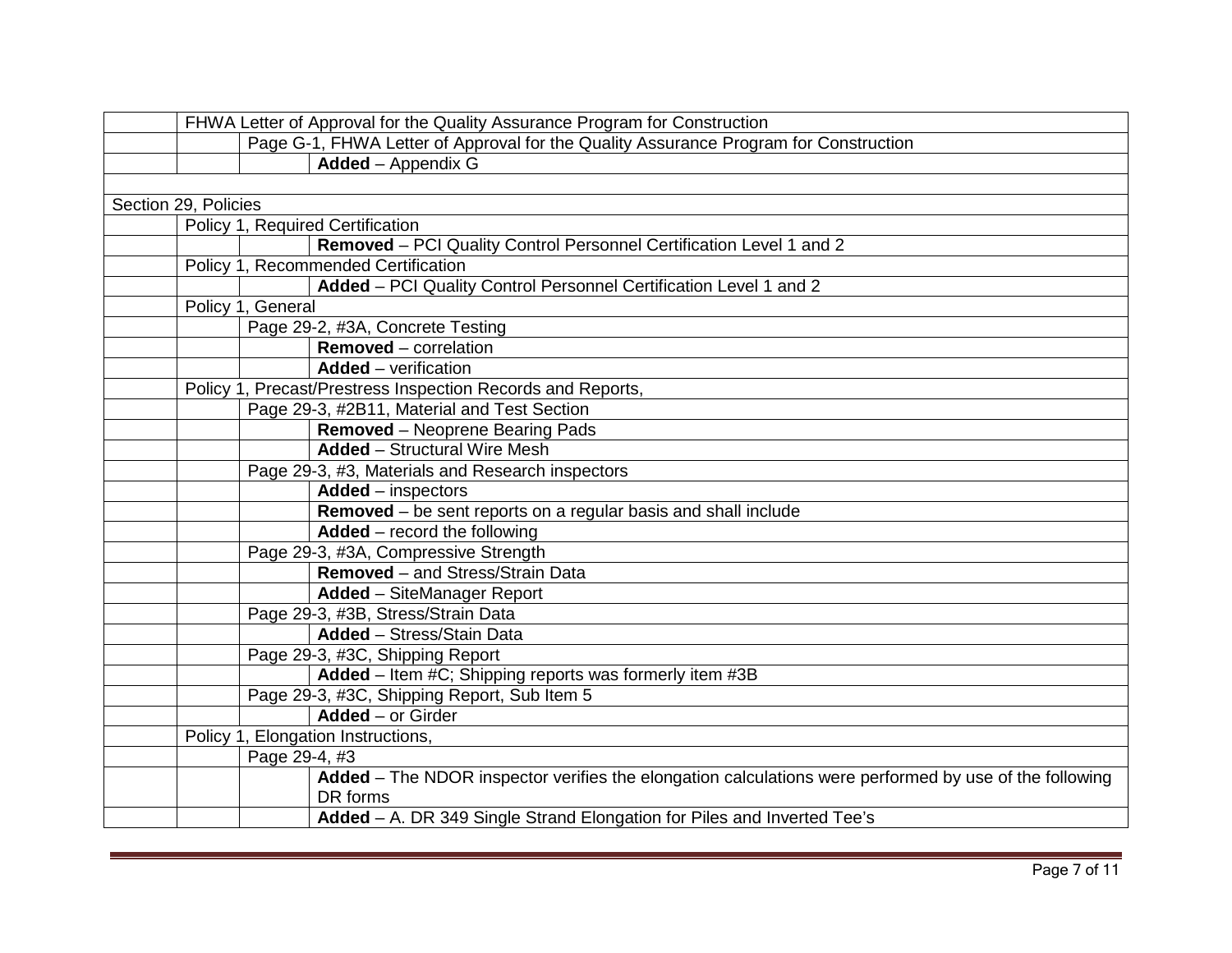|  | Added - B. DR 350 Multistrand Elongation for Girders                                    |
|--|-----------------------------------------------------------------------------------------|
|  | Added - C. DR 351 Draped Single Strand Elongation Form for Girders                      |
|  | Added - D. DR353 Draped Strand Angle Schematic                                          |
|  | Policy 1, Elongation Worksheet                                                          |
|  | Page 29-5, Elongation Worksheet                                                         |
|  | <b>Removed</b> - Elongation Worksheet                                                   |
|  | Policy 1, Elongation and Load Corrections                                               |
|  | Page 29-6, Elongation and Load Corrections                                              |
|  | <b>Removed</b> – Elongation and Load Corrections                                        |
|  | Policy 2, Policy for Precast/Prestressed Concrete Plant Inspection Fabricator Inspector |
|  | Page 29-10, Elongation Worksheet                                                        |
|  | <b>Removed</b> – Elongation Worksheet                                                   |
|  | Page 29-11, Elongation and Load Corrections                                             |
|  | <b>Removed</b> – Elongation and Load Corrections                                        |
|  | Policy 4, Acceptance Policy for Cement and Blended Cements                              |
|  | Page 29-13, Approved Products List, 1A                                                  |
|  | <b>Removed</b> – Ground Granulated Blast Furnace (GGBFS)                                |
|  | Added - slag cement                                                                     |
|  | Page 29-13, Approved Products List, 2A1b                                                |
|  | Removed - Ground Granulated Blast Furnace (GGBFS)                                       |
|  | $Added - slag cement$                                                                   |
|  | Page 29-17, Annual Sampling Field Verification                                          |
|  | Removed - per project, per year                                                         |
|  | Added - for every 750 tons of blended cement used in the project                        |
|  | Page 29-17, NDOR QA Manager or Project Personnel                                        |
|  | Removed – Obtain sample based on the list provided by the Concrete Engineer.            |
|  | Policy 6, Acceptance Policy for Slag Cement for Use in Concrete                         |
|  | Removed - Ground Granulated Blast Furnace (GGBFS)                                       |
|  | <b>Added</b> - Slag Cement                                                              |
|  | Page 29-21, General                                                                     |
|  | Removed - ground granulated blast furnace (GGBFS)                                       |
|  | $Added - slag cement$                                                                   |
|  | Removed - ground granulated blast furnace                                               |
|  | $Added$ - cement                                                                        |
|  | Page 29-21, Certified Mill Analysis                                                     |
|  |                                                                                         |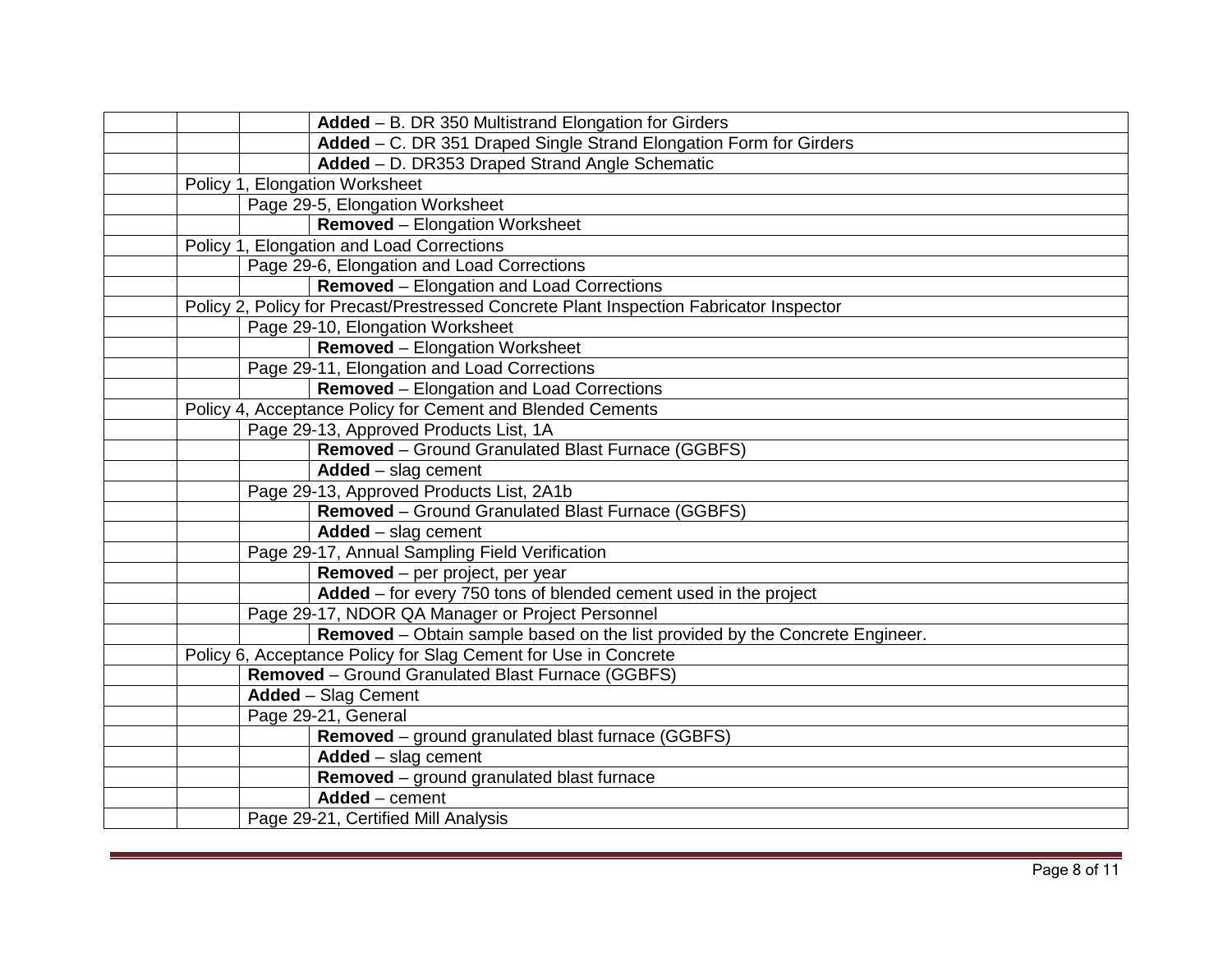| Removed - GGBFS                                           |
|-----------------------------------------------------------|
| Added - Slag cement                                       |
| Removed - ground granulated blast furnace                 |
| Added - cement                                            |
| Page 29-21, Approved Products List                        |
| Removed - ground granulated blast furnace                 |
| $Added$ - cement                                          |
| Page 29-21, 1                                             |
| Removed - GGBFS                                           |
| $Added - slag cement$                                     |
| Page 29-21, 2                                             |
| Removed - ground granulated blast furnace                 |
| Added -cement                                             |
| Removed - GGBFS                                           |
| <b>Added</b> - Slag Cement                                |
| Removed - ground granulated blast furnace                 |
| Added -cement                                             |
| Page 29-23, 3                                             |
| Removed - ground granulated blast furnace                 |
| $\overline{\mathsf{Added}} - \overline{\mathsf{cem}}$ ent |
| Removed - GGBFS                                           |
| <b>Added - Slag Cement</b>                                |
| Removed - ground granulated blast furnace                 |
| $Added$ - cement                                          |
| Page 29-23, 4                                             |
| Removed - GGBFS                                           |
| Added - slag cement                                       |
| Page 29-23, 4                                             |
| Removed - ground granulated blast furnace                 |
| Added - cement                                            |
| Page 29-23, Mill Sampling Procedure                       |
| Removed - GGBFS                                           |
| $Added - slag cement$                                     |
| Removed - ground granulated blast furnace                 |
| Added - cement                                            |
|                                                           |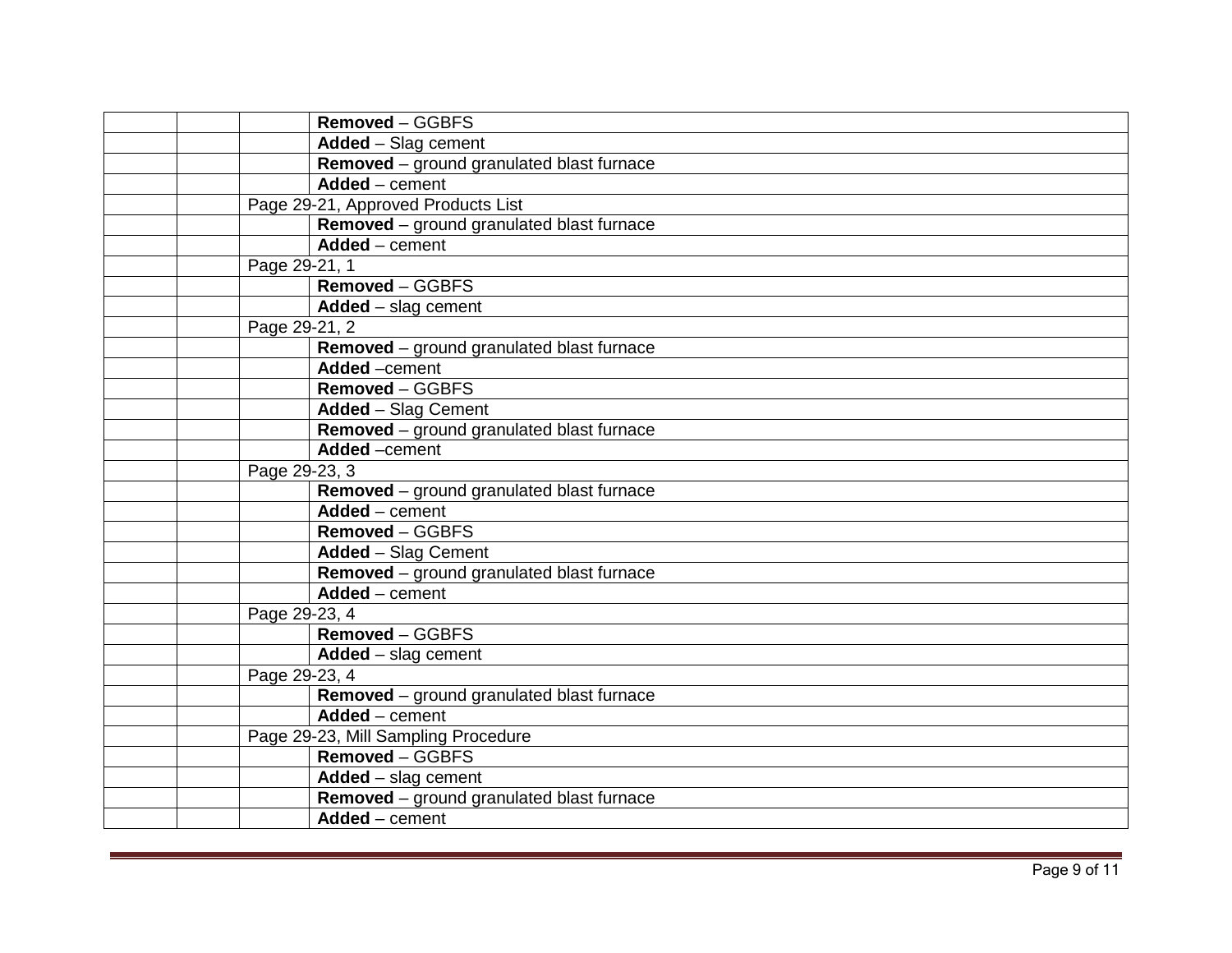|  | Page 29-24, Certificates of Compliance, #5                                                      |
|--|-------------------------------------------------------------------------------------------------|
|  | Removed - ground granulated blast furnace                                                       |
|  | Added - cement                                                                                  |
|  | Page 29-24, Certificates of Compliance, #6                                                      |
|  | Removed - ground granulated blast furnace                                                       |
|  | Added - cement                                                                                  |
|  | Page 29-24, Certificatification                                                                 |
|  | Removed - GGBFS                                                                                 |
|  | $Added - slag cement$                                                                           |
|  | Policy 7, Policy for Certification of Ready Mix Plants                                          |
|  | Page 29-24, Plant Inspection                                                                    |
|  | Removed - Registered Nebraska Professional                                                      |
|  | Added - A NRMCA approved                                                                        |
|  | Removed - Consultant or Producer                                                                |
|  | $Added - the$                                                                                   |
|  | Removed - from QC Manual section 3 found at WWW.NRMCA.ORG including option A (fleet inspection) |
|  | <b>Added</b> – according to NRMCA specifications                                                |
|  | Page 29-24, ASTM C 94                                                                           |
|  | $Added - be$                                                                                    |
|  | <b>Removed</b> – page $9$ – Section 3                                                           |
|  | $Added - by a professional engineer$                                                            |
|  | Removed - for portable batch plants                                                             |
|  | Page 29-24, Note                                                                                |
|  | $Added$ – and Portable                                                                          |
|  | Added – item a. ASTM C 94 is required upon a portable plants relocation.                        |
|  | Removed - Portable plants require certification a minimum of once a year                        |
|  | Removed - a. Contact PCC Engineer for a possible waiver if:                                     |
|  | Removed $-$ i. Portable plants remain at the same location longer than one year.                |
|  | Page 29-25, ASTM C 94 Requirements                                                              |
|  | <b>Removed</b> - Portable                                                                       |
|  | <b>Added</b> - Central Mixer                                                                    |
|  | Page 29-25, Item #1                                                                             |
|  | $Added$ – and new stationary                                                                    |
|  | Page 29-25, Item #10                                                                            |
|  | $Added - of the tests$                                                                          |
|  |                                                                                                 |